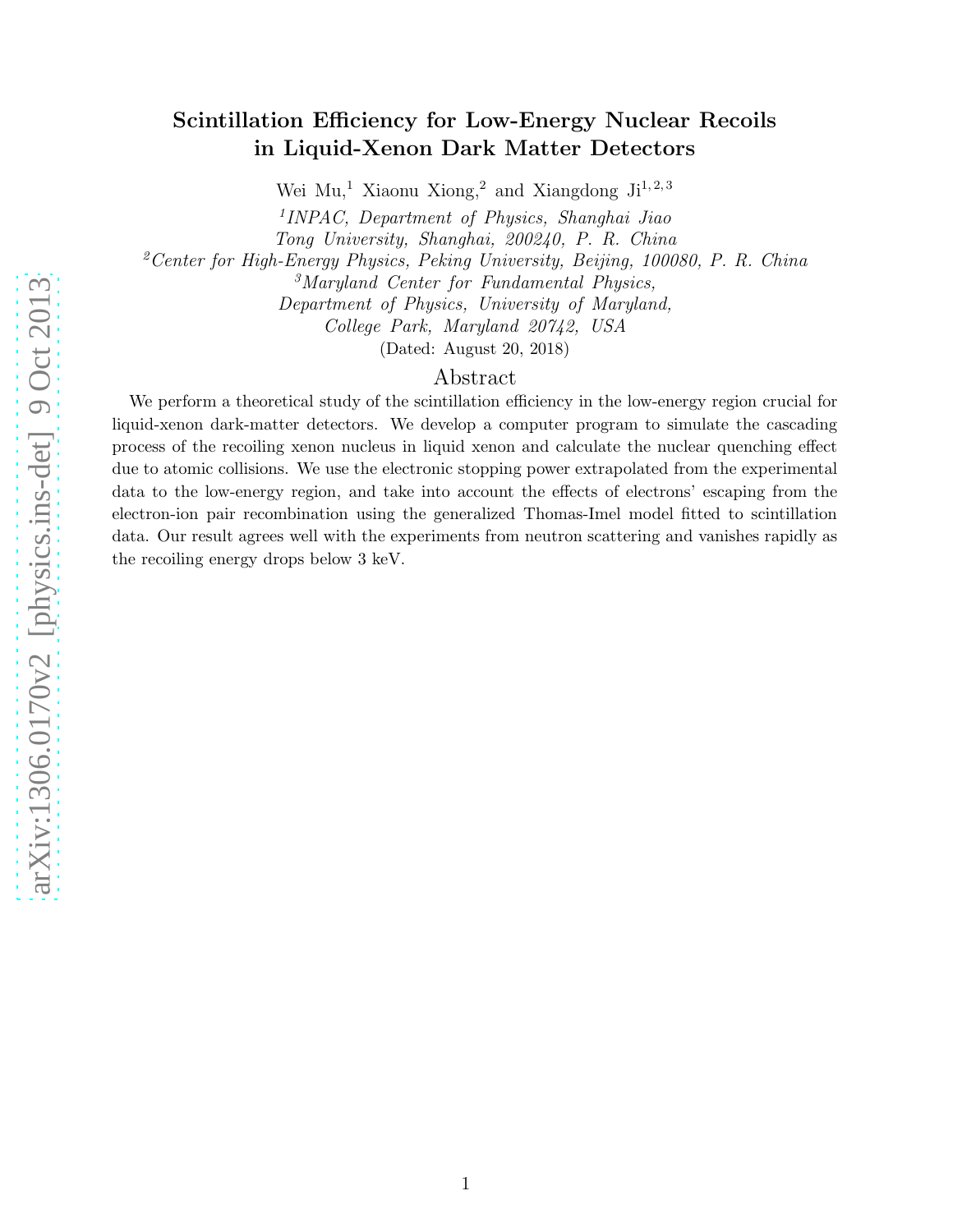There are myriad astrophysical evidences for the existence of the so-called dark matter (DM) in the universe [\[1](#page-6-0)]. The most attractive candidate is the weakly interacting massive particles (WIMPs): electrically-neutral stable particles with masses ranging from GeV to TeV with the standard-model-like weak interactions. WIMPs can be detected directly by observing the atomic recoils after their elastic scattering on nuclei. Many direct detection experiments have been proposed and run in the last two decades [\[2](#page-6-1)], among which liquid xenon (LXe) detectors have shown particular promise. The recent XENON100 experiment has yielded the best detection limits in almost all regions of the possible WIMP masses, more sensitive than most other experiments using alternative detection media [\[3](#page-6-2)]. A list of xenon experiments, XMASS, LUX, PandaX, and XENON1t will soon join the direct search effort.

A crucial piece of information for LXe experiments is the so-called scintillation efficiency, required for the energy calibration. The detector independent value relative scintillation efficiency  $\mathcal{L}_{\text{eff}}$  has been widely used to relate scintillation signal to nuclear recoil energy [\[3\]](#page-6-2),

$$
\mathcal{L}_{\text{eff}}(E_{\text{nr}}) = \frac{S_{\text{ee}}}{S_{\text{nr}}} \frac{S1(E_{\text{nr}})}{E_{\text{nr}}} \frac{1}{L_y} \,, \tag{1}
$$

where  $S1(E_{\rm nr})$  is the scintillation signal from nuclear recoil with initial energy  $E_{\rm nr}$  while  $L_y$  is that per keV from 122 keV electron recoils (<sup>57</sup>Co  $\gamma$  calibration line as the standard candle). The coefficient  $S_{ee}/S_{nr}$  corrects for the finite external electric field applied to the detector so that  $\mathcal{L}_{\text{eff}}$  is drift-field independent.

A series of experiments  $[4-6]$  have been done to measure  $\mathcal{L}_{\text{eff}}$  using the mono-energy neutron sources. However, for very low energy nuclear recoils, the measurements are particularly difficult.  $\mathcal{L}_{\text{eff}}$  has to be extrapolated to lower energy from the lowest measured energy 3 keV  $[6]$  as a constant. Because of a kinematic cutoff, Collar and McKinsey  $[7]$ pointed out the LXe scintillation response should drop steadily at low-energy where most of the recoiling events will be  $(2 \text{ keV} \text{ or less})$  if the mass of WIMPs is around 10 GeV  $[8-10]$ . On the theoretical side, a common practice is to firstly apply the Lindhard factor (nuclear quenching factor  $q_{\rm nc}(E_{\rm nr}) = \eta(E_{\rm nr})/E_{\rm nr}$  [\[11\]](#page-6-8) to estimate the fraction of the energy given to electrons  $\eta(E_{\rm nr})$  and then to calculate  $\mathcal{L}_{\rm eff}$  [\[12](#page-6-9)[–14\]](#page-6-10). Simulation programs, such as TRIM [\[15\]](#page-6-11), can also be used to derive  $q_{nc}$  in a medium. However, likewise they have not been calibrated for low-energy recoils. In particular, the threshold kinetic energy for atoms participating further cascade is used independent of the low-energy behavior of the electronic stopping power.

In this work, we aim to develop a state-of-art theoretical approach to simulate the recoiling-xenon's slowing down process in LXe media and get a realistic  $q_{nc}$  in the lowenergy region. For the input electronic stopping power (ESP), we use an extrapolated result from an educated fit to the experimental data in 40∼100 keV [\[16\]](#page-6-12). For the scintillation quenching effects, we treat electrons' escaping from electron-ion pair recombination by extending the Thomas-Imel model [\[17\]](#page-6-13) to zero-external field, and fit to the experimental linear-energy-transfer (LET,  $=$  ESP divided by density) dependence in LXe to find the free parameters. Combining all these, we get the (relative) scintillation efficiency at keV-recoiling energy region. The result compares favorably with the existing data from mono-energy neutron scattering and indicates a rapidly vanishing scintillation from the nuclear recoils below 3 keV.

Unlike electron recoils whose kinetic energies are all dissipated into electronic energy of the media, the energy dissipation process of nuclear recoils is more complicate. When a xenon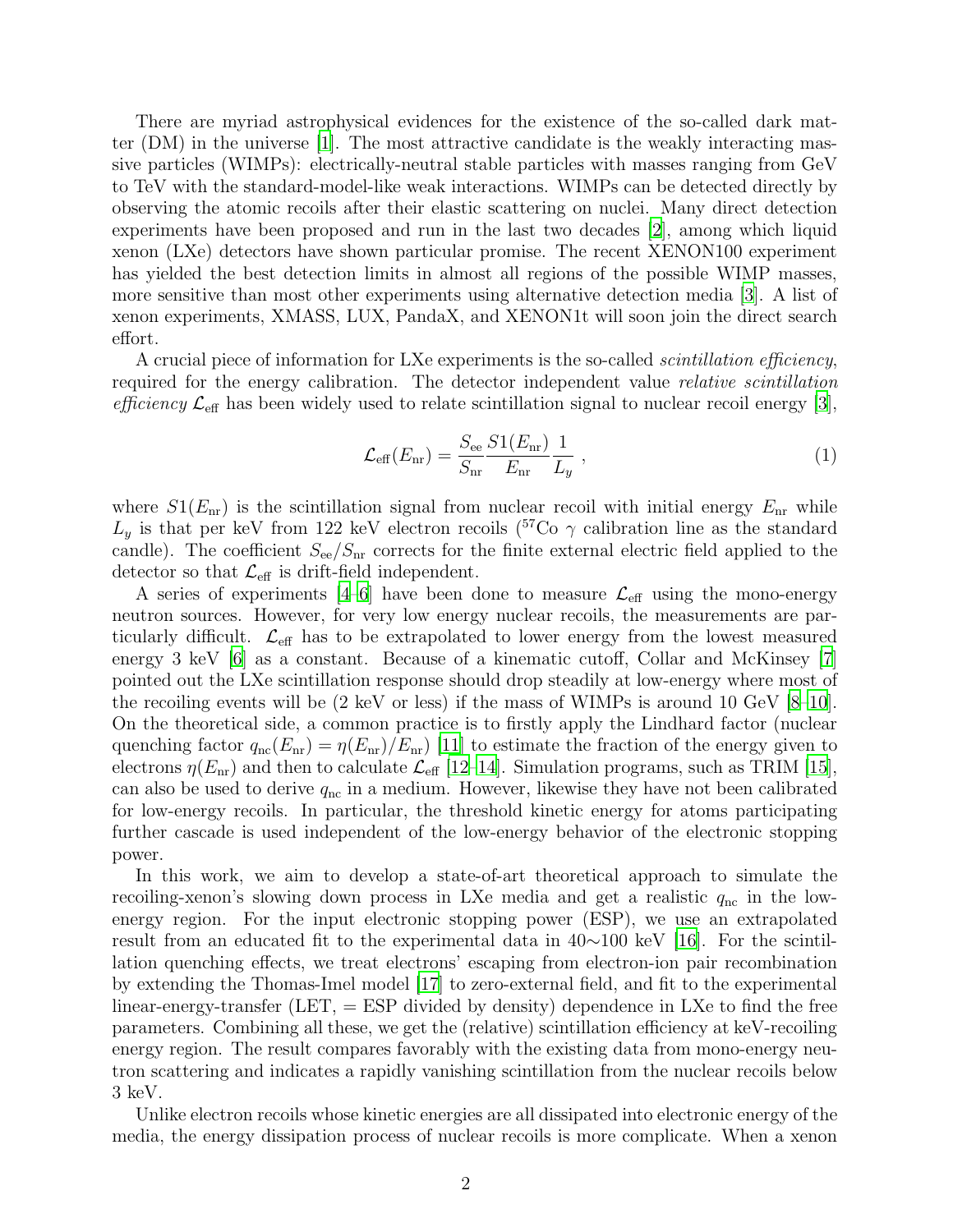nucleus is scattered by a DM particle and recoils inside the LXe media, atomic motions, electronic excitations and ionizations are generated, and the whole process is in principle a many-body quantum mechanics problem. To find the equivalent electronic energy dissipation to electron recoils, it is necessary to make reasonable simplifications to render a theoretical treatment feasible. Similar to previous works, we treat the nucleus-nucleus interactions classically as binary elastic collisions because their de Broglie wavelength (less than 0.0025 A) in the concerned energy region  $(0.5~25~\text{keV})$  are much smaller than the atomic scale. In the meanwhile, the nucleus-electron interaction is treated as a small "friction" on the projectile along the nucleus trajectory. This is because the atomic scattering generates large momentum transfer, hence influence the atom trajectory but dissipate no kinetic energy, whereas the atom-electron interaction generates little momentum transfer but appreciable kinetic energy dissipation which can be considered as a small perturbation to atomic motion. The classical trajectories of nucleus are determined by the screened Coulomb potential  $U(r)$ ,

$$
U(r) = \frac{Z^2 e^2}{r} \Phi\left(\frac{r}{a}\right) \tag{2}
$$

where  $\Phi(\frac{r}{a})$  is the Hartree-Fock screening function and a is the screening radius for xenon, both of which can be found in Ref. [\[15](#page-6-11)]. The binary collisions along the trajectories are determined by the spatial distribution of xenon atoms in liquid which has been measured in Ref. [\[18\]](#page-6-14). The electronic energy dissipation in a nuclear binary collision is determined by,

$$
\eta(E_{\rm nr}^i) = \int_0^{\lambda(E_{\rm nr}^i)} S_e(E) dx \tag{3}
$$

where  $\lambda(E_{\text{nr}}^i)$  is the free flight path length of a recoiling atom with energy  $E_{\text{nr}}^i$  and  $S_e(E)$ is ESP, the energy loss to electrons per unit path,  $(dE/dx)_{el}$ . Transferring energy to other nuclei and dissipating energy to electrons, the moving particle slows down and the trajectory will be terminated when its kinetic energy approaches the thermal energy of atoms in LXe (0.02 eV). Notes, if the kinetic energy of the initial projectile xenon is lower than the gap energy in LXe (9.3 eV), we will not initialize the collision cascade because no electronic excitations or ionizations will be produced; the kinematic cutoff discussed in Ref. [\[7\]](#page-6-5) and in TIRM is reflected through a fast fall-off of the ESP at low energy in this work.

In principle, ESP as a function of the projectile's kinetic energy can be measured experimentally. However, there is little data in the low-energy region of our interest (∼keV). We have to rely on theoretical consideration and limited data at moderate energies to make progress. Theoretical study of ESP for a charged particle moving in media has been a great interest for over a century [\[19](#page-6-15)]. Due to complicated physical processes, theoretical results are scattered. Both the Lindhard-Scharff (L-S) theory [\[20](#page-6-16)] and Brandt-Kitagawa (B-K) theory predicted ESP with linear dependence on velocity. However, Tilinin's study shows that the stopping power decreases much faster, like  $v^3$  [\[21\]](#page-6-17). Ziegler *et al.* [\[15](#page-6-11)] proposed a semi-empirical result and summarized in a Stopping/Range Table, which is also proportional to velocity at low-energy. As shown in Fig. [1,](#page-3-0) the SRIM data is substantially lower than the predictions of LS and BK theories, but higher than that of Tilinin.

We have also shown the available experimental data in Fig. [1](#page-3-0) (left panel), which was measured in gas phase at low energy region (40∼200 keV) [\[16](#page-6-12)]. Since the Van der Waals forces are relatively weak for noble gases, the ESP in the liquid phase will be close to that in the gas phase [\[15](#page-6-11)]. The data indicates a faster fall off at lower energy than  $v$ , but not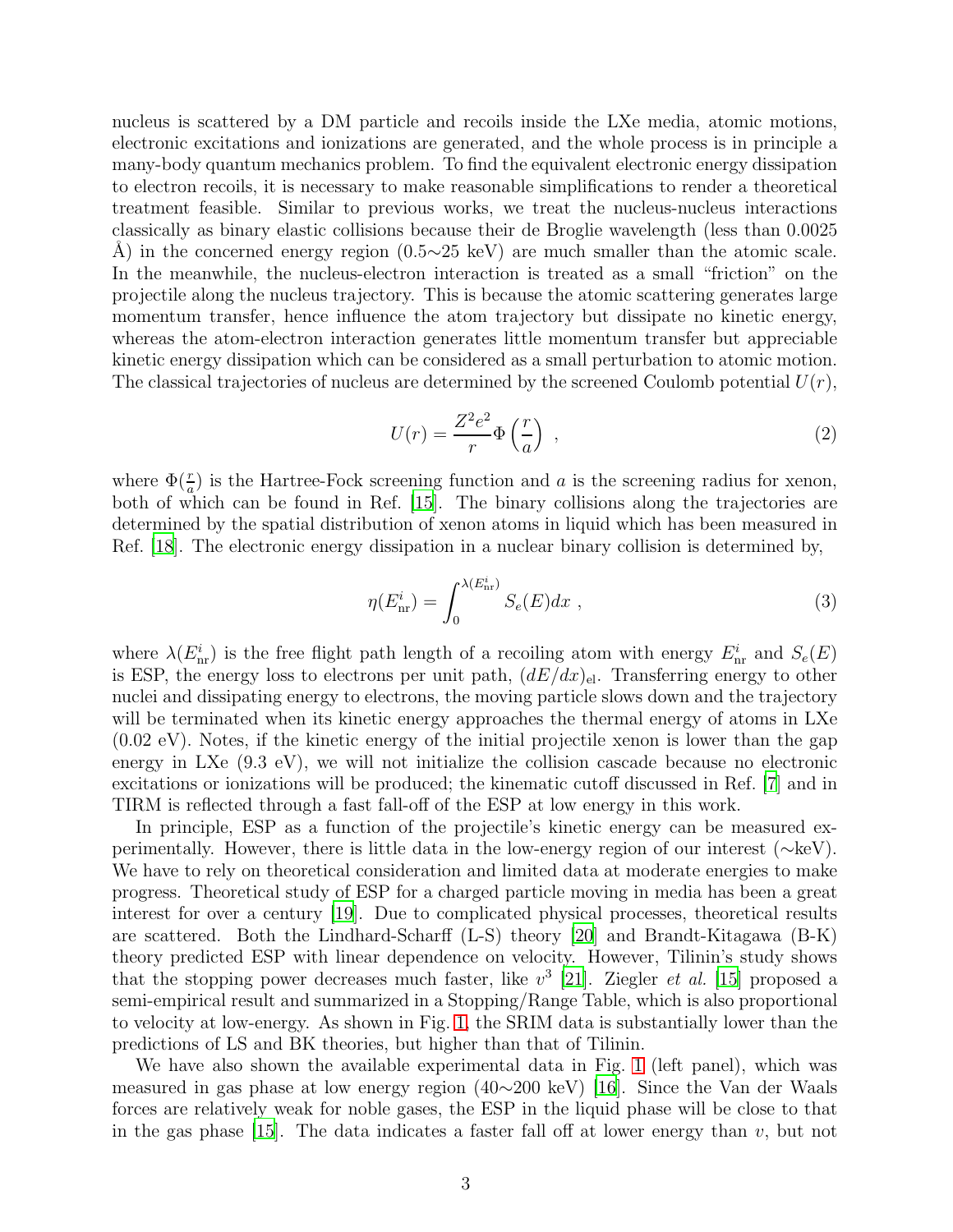

<span id="page-3-0"></span>FIG. 1: Left: Comparisons between different theoretical predictions and experimental data [\[16](#page-6-12)] on the ESP for a xenon atom in LXe. The ESP fitted from Fukuda's measured data is shown as the solid line and the  $2\sigma$  bound around it. Right: The  $q_{\text{nc}}$ , of LXe obtained from different theoretical predictions. The lower black solid curve and shade is the result from our calculation by using the electronic stopping power fitted to the available experimental measured data.

as faster as Tilinin's. Assuming the ESP drops following the same trend in the concerned energy region as that measured at higher energy with a power law behavior  $E^{\alpha}$ , we fit the power-law exponent and the coefficient to the lowest four measured points, and extrapolate the result to the low-energy region. The best fit yields,

$$
S_e(E) = 1.906 \times E^{0.84} \text{ MeV} \cdot \text{g}^{-1} \cdot \text{cm}^2 \ . \tag{4}
$$

The result is also shown in Fig. [1](#page-3-0) as the black solid line, which lies in between Ziegler's result and Tilinin's. As an estimate of the uncertainty, we also generate the  $2\sigma$  error region by randomly generating series ESP functions and using  $\chi^2$  distribution to pick out the ones within the  $2\sigma$  error region (yellow band in Fig. [1\)](#page-3-0). Then we determine a range of extrapolations defined by two boundary curves,  $S'_{\epsilon}$  $e(E) = 2.729 \times E^{0.77}$  and  $S_e''$  $e''_e(E) = 1.551 \times$  $E^{0.87}$ , which bound the  $2\sigma$  region of the data.

Using the above result, we calculate  $q_{nc}$  through Monte Carlo simulations. Through 10,000 scattering events, we get a fair average for a discrete set of energies range 0.5∼25 keV, which has a phenomenological fit:

$$
q_{\rm nc}(E_{\rm nr}) = \frac{e^{-0.033 E_{\rm nr}^{-0.958}}}{1 + 13.789 E_{\rm nr}^{-0.189}} \,. \tag{5}
$$

We plot it in Fig. 1 (right panel) as the black solid line. We have also shown the  $2\sigma$  band calculated with the  $2\sigma$  fit of the ESP. To calibrate our code, we perform simulations using the SRIM ESP with TRIM parameters in attempt to reproduce the TRIM results. We plot the original TRIM result as the green dashed curve and our reproduction in purple dashed curve. The small difference is due to using of realistic atomic distribution in LXe. We also plot the widely used Lindhard factor [\[12](#page-6-9)[–14](#page-6-10)] as the blue dashed curve for comparison, using the most quoted  $k = 0.166$ . Our  $q_{nc}$  is smaller, but not that much smaller, than the quoted Lindhard factor and the TRIM result although the corresponding ESPs are much bigger. This is because the integral equation approach is questionable at low-energy, whereas TRIM uses an artificial cut-off energy beyond which all atom kinetic energy goes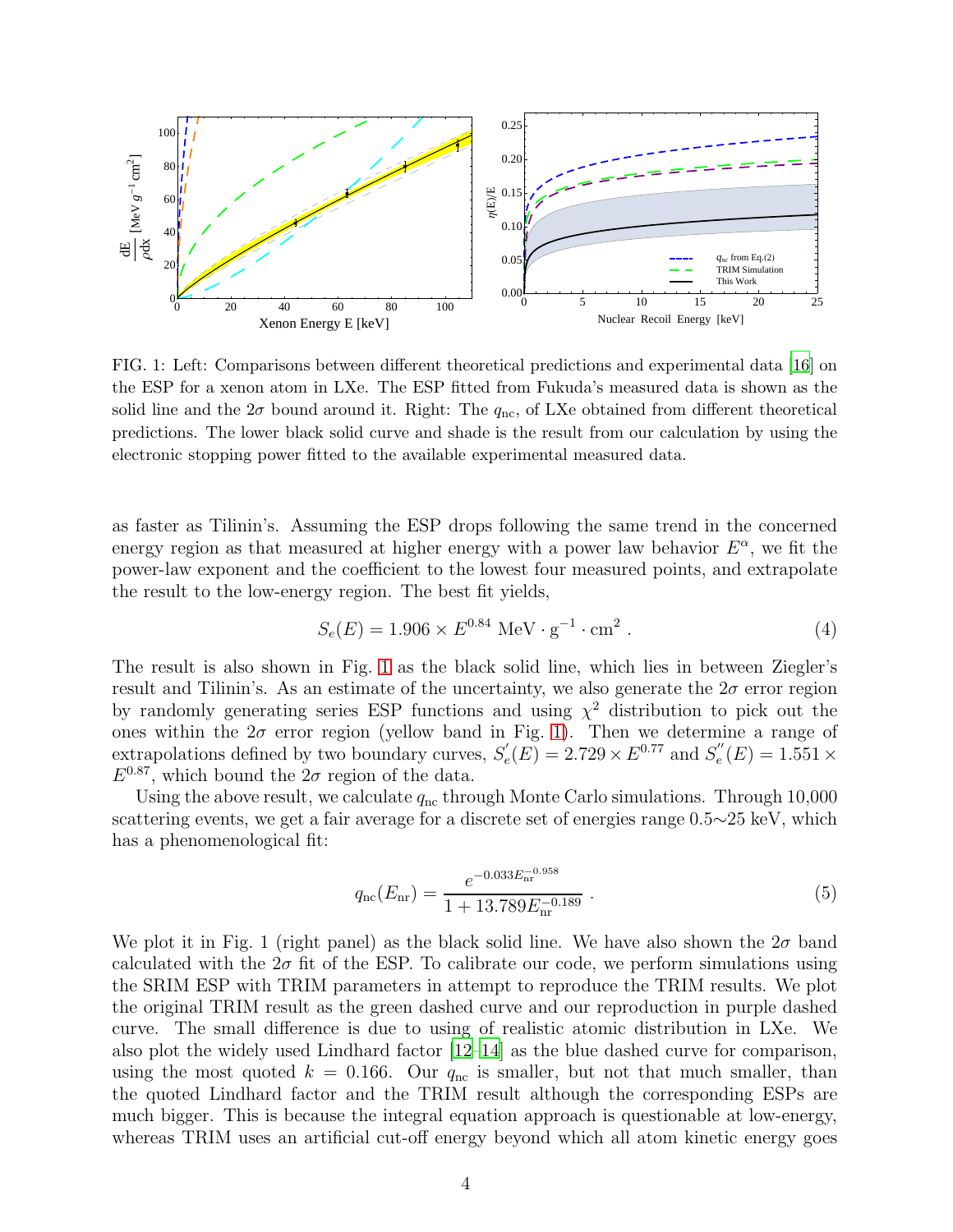to heat. The important feature of our result is that  $q_{nc}$  is smaller than  $\mathcal{L}_{eff}$ , consistent with the phenomenological observation that the scintillation efficiency for nuclear recoils is larger than that of the electron recoils.

After all recoiling atoms thermalized, the nuclear recoils, similar to electron recoils, produce a certain number of excitons  $(N_{ex})$  and electron-ion pairs  $(N_i)$ , where the excitons' relaxation and the electron-ion pairs' recombination will yield scintillation signals. However, some electrons may escape from recombination even under zero electric field, and only a fraction r of electrons are recombined with ions, which exists for both electron recoils and nuclear recoils and must be taken into account when calculating  $\mathcal{L}_{\text{eff}}$ . In this case, the electronic energy resulting in scintillation,  $\eta_{\rm sc}(E_0)$ , is

$$
\eta_{\rm sc}(E_0) = W_{ex} N_{ex} + r \times W_i N_i = W N_i \left( r + \frac{N_{ex}}{N_i} \right) , \qquad (6)
$$

where  $W_{ex}$  and  $W_i$  are the average energy to produce one exciton and one electron-ion pair, and W is the average energy to produces one scintillation photon, all of which are assumed to be the same for electron recoils and nuclear recoils as there is no strong evidence otherwise. Once the recombination probability r and the ratio  $N_{ex}/N_i$  are determined,  $\mathcal{L}_{\text{eff}}$ for a particular electronic energy loss can be calculated.

Thomas and Imel box model was originally proposed to explain electric field dependence of electron-ion recombination in liquid argon or xenon for electron recoils [\[17\]](#page-6-13). Through various generalizations, this model successfully describes the electron-ion pair recombination in LXe for nuclear recoils [\[14](#page-6-10), [22,](#page-6-18) [23](#page-6-19)]. In this model, the electron-ion recombination rate depends on the external electric field  $\mathcal E$  as well as the free-charge density  $N_0$ ,

$$
r = 1 - \frac{N_i^{\text{esc}}}{N_i} = 1 - \frac{1}{\xi} \ln(1 + \xi) \qquad \xi = \frac{N_0 \alpha}{4a^2 \mu_{-} \mathcal{E}},\tag{7}
$$

where  $\alpha/(4a^2\mu)$  is a constant determined by the recombination coefficient  $\alpha$ , the electron mobility coefficient  $\mu$ <sub>−</sub>, and the ionization-volume length scale a. However, even without applied field, there are random fluctuations of electric fields acting on the free electrons, which can also cause electrons to diffuse out of the positive ion region. Extending the model to zero external field,  $\xi$  depends on only the ion density  $N_0$  in the localized region, which should be linearly proportional to LET at low-energy. Hence we define  $\xi \equiv K \times \text{LET}$ , where  $K$  is a free parameter obtained phenomenologically from the LET dependence of the scintillation yields in LXe [\[24](#page-6-20), [25](#page-6-21)].

The value for  $N_{ex}/N_i$  varies from 0.06 to 0.2 for LXe [\[25](#page-6-21)[–28\]](#page-6-22), where 0.06 is the theoretical value [\[27](#page-6-23)] and 0.2 the measured one [\[25](#page-6-21)] for electron recoils. In Ref. [\[29\]](#page-6-24),  $N_{ex}/N_i = 1.07$  or 1.09 is claimed for nuclear recoils from the direct charge measurement. However, these values are fitted to the data based on much larger  $q_{nc}$  in Ref. [\[12](#page-6-9)[–14](#page-6-10)], which is inconsistent with the requirement  $q_{nc} \leq \mathcal{L}_{\text{eff}}$ . A universal  $N_{ex}/N_i$  is also consistent with more scintillation yield from the nuclear recoils because of the higher recombination rate. When using  $N_{ex}/N_i = 0.2$ , we obtain  $K = 2.53 \text{ MeV}^{-1} \cdot \text{g} \cdot \text{cm}^{-2}$ .

To get result for  $\mathcal{L}_{\text{eff}}$ , we convert the electronic energy into scintillation energy taking into account the above scintillation quenching. The final result for  $\mathcal{L}_{\text{eff}}$  shown as the solid line in Fig. [2](#page-5-0) and is phenomenologically expressed as:

$$
\mathcal{L}_{\text{eff}}(E_{\text{nr}}) = q_{\text{nc}}(E_{\text{nr}})
$$
  
×(1.417 - 0.245 ln(1 + 4.822E<sub>nr</sub><sup>0.840</sup>)E<sub>nr</sub><sup>-0.840</sup>). (8)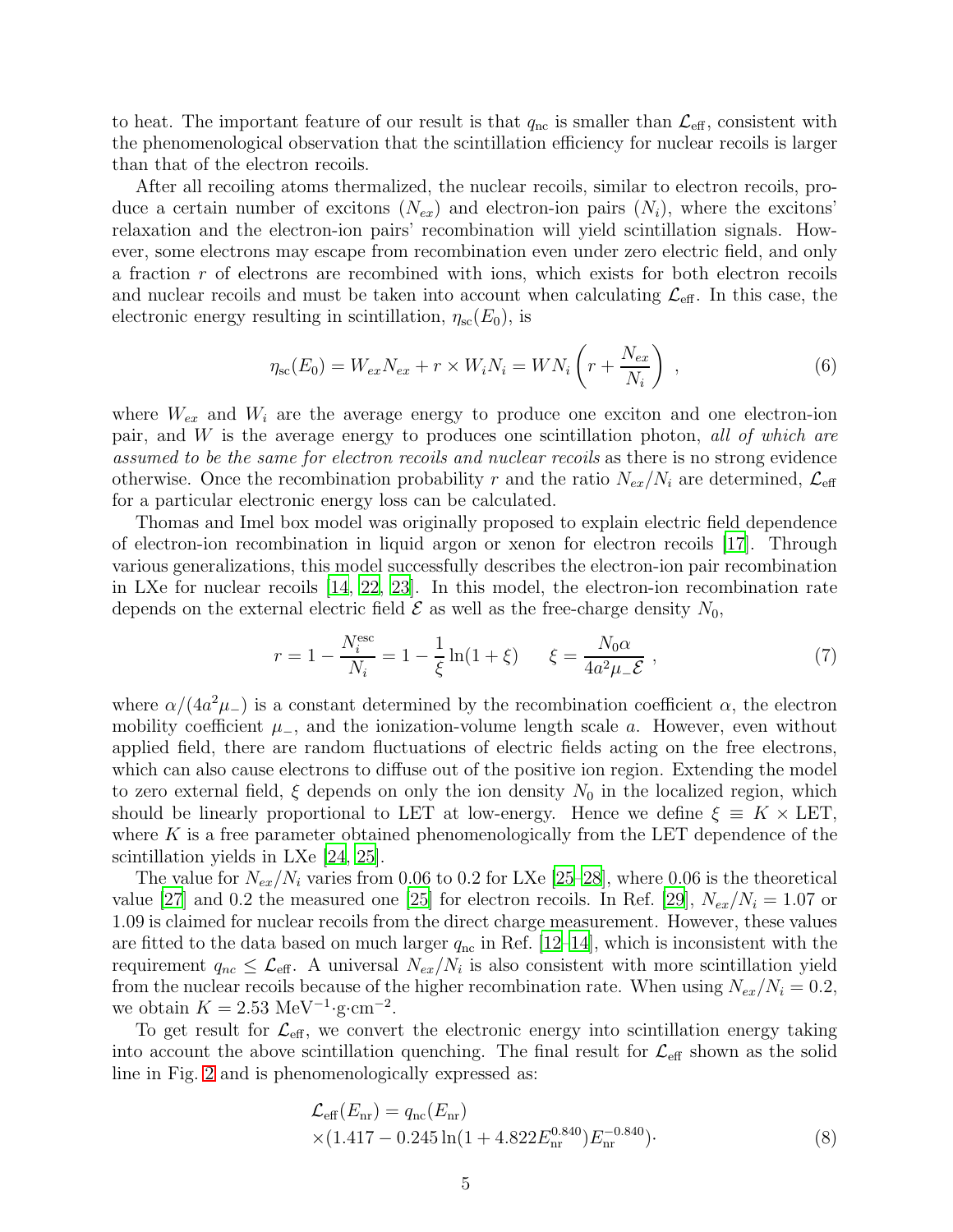

<span id="page-5-0"></span>FIG. 2: The relative scintillation efficiency  $\mathcal{L}_{\text{eff}}$  obtained from our calculation, compared with the available experimental data. The shaded band shows the system and statistical uncertainties with  $\pm 2\sigma$ .

The error band includes both the systematic  $2\sigma$  uncertainty from the ESP fit and the statistical error in the simulation. Along with our calculation, we have also shown the experimental data from different measurements. The blue squares are from the Columbia group measurement [\[4](#page-6-3)]. The magenta dots are from the Yale group measurement [\[5](#page-6-25)]. The purple stars and the orange diamonds are from the XENON100 collaboration with monoenergy neutron and broad spectrum neutron sources, respectively [\[6](#page-6-4), [30\]](#page-6-26). The theoretical result compares very well with the experimental data. The most important message of our calculation, however, is that the scintillation efficiency rapidly decreases with decreasing energy, particularly when less than 3 keV, and goes to zero as the energy goes to zero. This result is expected to be of more general validity because as the recoil energy becomes small, the atom loses its kinetic energy mainly through elastic scattering with other atoms, rather than electronic excitations. This behavior has in some sense already encoded in the ESP.

To conclude, we have made a first realistic study of scintillation efficiency for the lowenergy nuclear recoils in LXe. While the study is not completely *ab initio*, it represents the state-of-art theoretical considerations and the result compares favorably with the data from neutron scattering, but differs somewhat from the Monte Carlo fitting to the broadspectrum neutron data [\[31](#page-6-27), [32](#page-6-28)]. The result indicates that LXe scintillation response drops very quickly below 3 keV, a general feature that is independent of many details of the study. We have also used the above model including the electric field dependence to study the ionization yield, which can potentially be used either independently or with scintillation together to determine the energy scale of the nuclear recoils. Our preliminary results indicate an excellent agreement with available experimental data [\[33\]](#page-6-29).

Acknowledgment W. M. thanks Prof. James F. Ziegler for helpful suggestions and discussions. This work is partially supported by a 973 project, No. 2010CB833005, of China's Ministry of Science and Technology, and a grant (No. 11DZ2260700) from the Office of Science and Technology in Shanghai Municipal Government. This work has also